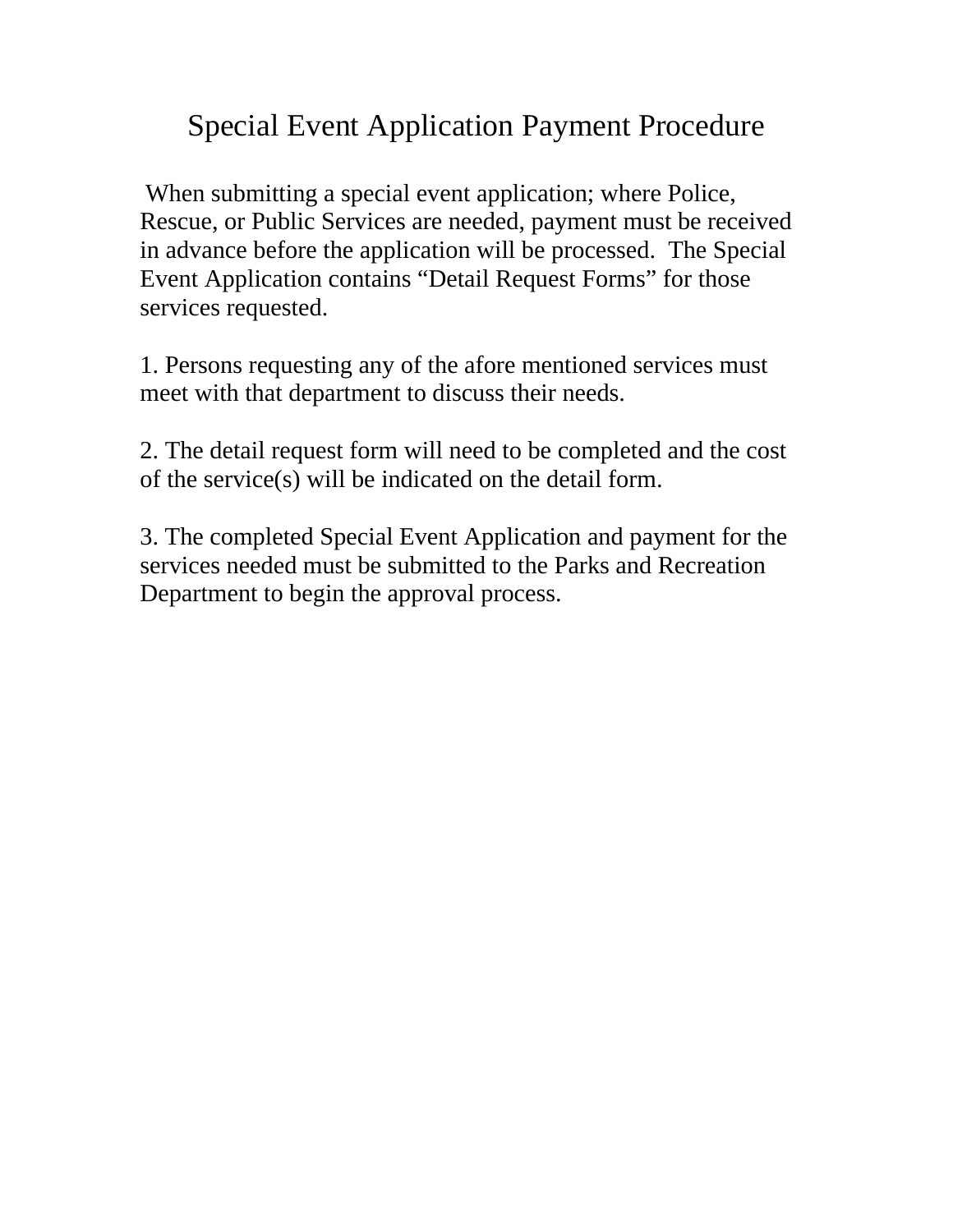### **TOWN OF KENNEBUNK SPECIAL EVENT POLICY**

#### **1. Purpose:**

The purpose of this policy is to evaluate any Special Event to avoid and minimize impacts on the general health and welfare of the citizens of the Town of Kennebunk. The use of public ways and Town owned properties need to be properly scheduled to ensure availability of resources to properly manage the special event and minimize impacts to the general public.

#### **2. Applicability:**

The following activities shall be subject to the Special Event policy:

- A. Any event held on public property that will involve more than 100 people for a duration longer than 2 hours
- B. Any event that will occur within a public way or will affect the flow of traffic or access by emergency vehicles
- C. Any event that will utilize Town facilities (Edward Winston Auditorium, Dorothy Stevens Center, Waterhouse Center, etc.) and may require reservation or support services

#### **3. Exemption from Permit Requirements:**

Any event that is sponsored by a Town Department (Recreation, Police, Fire, etc.), Committee or group that has been reviewed and approved to operate Town facilities (athletic organizations) shall be exempt from obtaining a Special Event permit.

#### **4. Scheduling:**

- A. All Special Event permits applications should be filed at least 45 days in advance of the proposed event and in general, Special Events should not be scheduled more than six months in advance of the proposed event. Exceptions must be approved by the Town Manager.
- B. For any event that involves the use of a public way, Town park or facility, priority will be given to the following organizations/groups:
	- 1. Town Sponsored Events (including those in conjunction with Waterhouse Events)
	- 2. RSU #21, Kennebunk Free Library and Kennebunk Utility Districts
	- 3. Non-profit Community Organizations
	- 4. Private and Commercial Events

#### **5. Review Process:**

- A. All Special Events requiring a permit shall fill out a Special Event permit application which will be reviewed by Town departments (Police, Fire-Rescue, Code Enforcement, Recreation, and Administration)
- B. Permit applications should be obtained from the Recreation Department and they will serve as the point of contact through the application process
- C. Any Special Event that may occur simultaneously or in close proximity to an annually recurring Town Sponsored Event (May Day, Old Home Week, West Kennebunk Family Fun Day, Tree Lighting, Christmas Prelude, etc.) may require additional review by the respective sponsoring committee. Longer permit review may be necessary based on committee meeting schedules.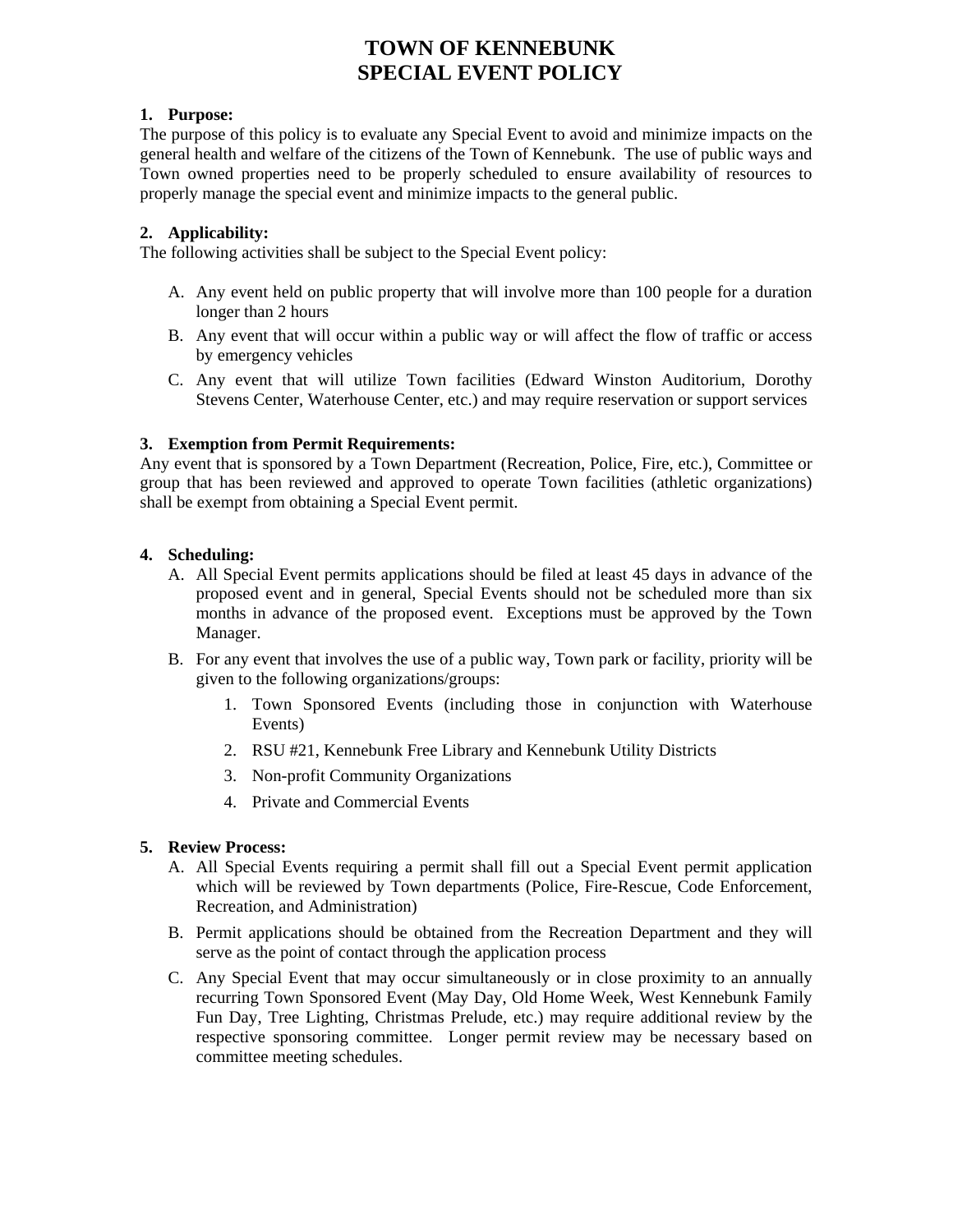### **TOWN OF KENNEBUNK SPECIAL EVENT POLICY**

- D. Special Events that may utilize public ways, Town facilities or have the potential to impact Town services over multiple days may be subject to an enhanced review process that will include the following:
	- 1. submission of a detailed operation and management plan that addresses such aspects as:
		- a. traffic control plan
		- b. parking management plan
		- c. solid waste collection and disposal
		- d. sanitary facilities
		- e. community outreach (public meeting and abutter notification)
		- f. any other items related to Public Safety & Health
	- 2. assessment of any costs incurred by the Town related to the review of the application
	- 3. approval by the Board of Selectmen

#### **6. General Requirements:**

- A. A public way is defined in the Town of Kennebunk ordinance as "any public street, highway or sidewalk, any private/way public easement laid out or existing under Maine Law or under the control of any Town department or official."
- B. Town owned facilities shall include all facilities owned and maintained by the Town of Kennebunk available for public use exclusive of fee.
- C. **A fee in the amount of \$25.00** shall be submitted with each Special Event Application. The fee will be refunded only if the Town does not approve the application.

Note: the following groups are exempt from this requirement:

- 1. Town Sponsored Events (including those in conjunction with Waterhouse Events)
- 2. RSU #21, Kennebunk Free Library and Kennebunk Utility Districts
- D. All materials included in a Special Event permit application shall be binding upon the special event organizer and those who coordinate and operate the event. It shall be the responsibility of the Special Event permit applicant to provide all of this information to the entity responsible for operating and coordinating the event.
- E. A Special Event permit shall not be issued until the application has been reviewed and approved by the appropriate Town Staff and the contact person has been notified.
- F. Any Special Event that will impact the use of any public way shall be limited to no more than one event on the same weekend within the same area of Town. For the purpose of this policy the Town shall designate the three main areas as Downtown, Lower Village and West Kennebunk. In the event that it is not clear which area the event is located, the Special Event will be assigned to the nearest geographic that is likely to be impacted by the event activities.
- G. The use of Town facilities for any Special Event should limit the impact to the residents.
- H. Scheduling for the use of the Waterhouse Center will be handled through the Recreation Dept. (207-604-1335). A separate and additional application is necessary for the use of that facility.
- *I. A Certificate of Insurance will be required for all Special Events, excluding events held by the Town. The Certificate of Liability Insurance must state under Description of Operation: Town of Kennebunk is an Additional Insured regarding the (must put in title of event) being held in Kennebunk, Maine. One million dollars (\$1,000,000.00) will be considered the minimum amount of liability coverage acceptable to the Town. Non-profit community organizations will be required to sign an agreement holding the Town harmless for liability resulting from the activity taking place on Town property. Governmental entities (i.e. RSU #21 and local Utility Districts) will be exempt from this requirement.*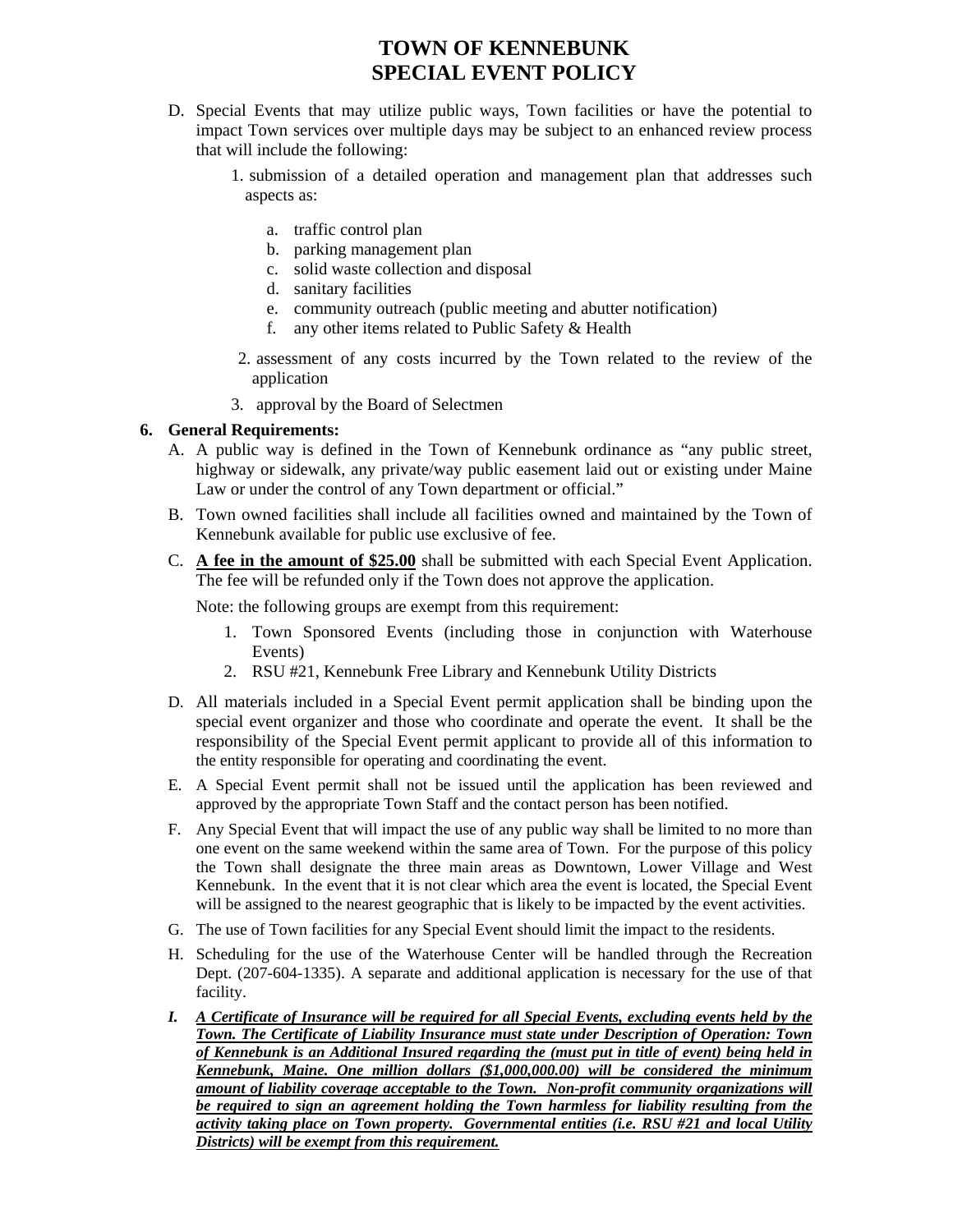### **TOWN OF KENNEBUNK SPECIAL EVENT POLICY**

- J. All Special Events shall comply with all applicable Town Ordinances in particular the following ordinances:
	- 1. Section 1 Kennebunk Zoning Ordinance, Article 10 Performance Standards, Section 7 (Sign Permits)
	- 2. Section 2 Ordinances Relating to Roadways, Rivers & Traffic
	- 3. Section 3 Ordinances Relating to Public Safety and Health
- K. Any decorations or equipment used in association with the event must comply with all current applicable Fire Codes. All supplies/equipment must be flame retardant and stored per Fire Code. If there are any questions regarding this code, please contact the Fire Department (207-604-1340).
- L. It is the responsibility of the Special Event organizer to coordinate and arrange for all set up and tear down work. The duration of the event should include all time that the use of Town facilities or public way is impacted by the event, which includes set-up, removal and clean-up operations. All activities associated with the Special Event shall be outlined in the Special Event application and subject to review by Town Staff.
- M. The Special Event organizer must supply all necessary equipment for the safe and functional operation of the event. All equipment and materials associated with the Special Event (including refuse) must be removed at the end of the event, unless given prior written approval from the Recreation Department. All requests must be made in writing and reviewed as part of the Special Event application process.
- N. The Town will not store materials indefinitely and may dispose of any residual materials. Any equipment left on premise after the event without prior approval may be assessed a storage/handling fee which will be deducted from the deposit.
- O. There shall be no taping, stapling, nailing or hanging up of any posters, banners or these types of promotional activities on any utility poles, walls, posts, windows or doors unless approved by the entity of ownership in writing. Cost associated to repair any damage from these postings is the responsibility of the Special Event organizer and may be subject to any violation of legal statutes.
- P. Failure to comply with the terms of a Special Event application approval or deviation from the approval without the consent of a designated Town official may prohibit the event and/or special event organizer from future events.
- Q. Any entity representing itself as a non-profit organization should be able to produce evidence of non-profit status upon request.
- R. Any special event application that is denied may appear before the Board of Selectmen to appeal this denial.
- S. A copy of the Special Event application form and permit will be kept on file with the Recreation Department and available for inspection to the public. The Special Event organizer will be required to maintain a copy of the permit application and any approval and subsequent conditions.
- T. Should any road closure or Town departmen assistance be noted through the application process, the Town will require payment in advance for services of Police, Fire and Public Services (Public Works) based on the Town's estimate, before the permit will be issued.

**APPROVED: 2016-02-09 AMENDED: 2016-05-24** 

*Keep for your records*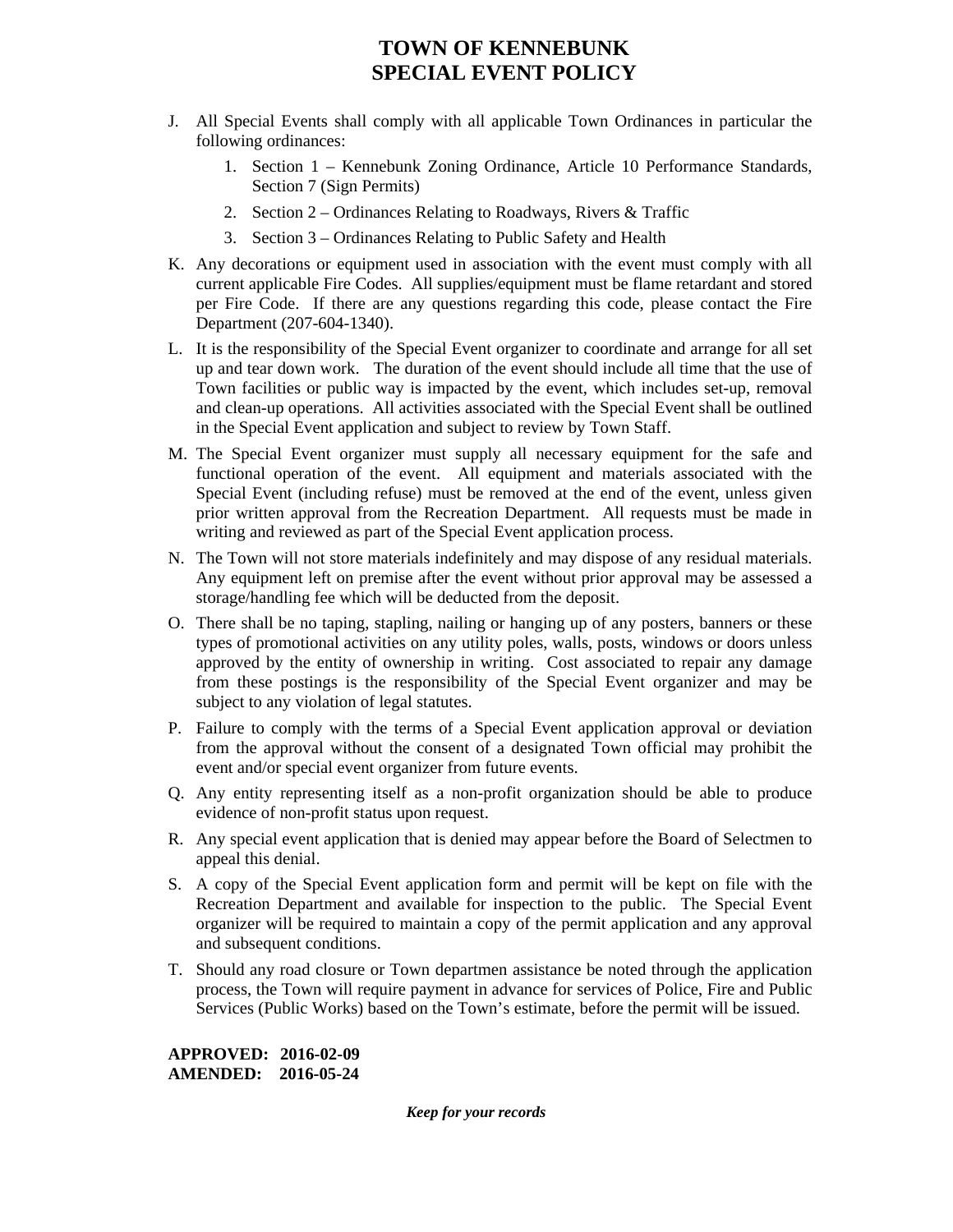**Town of Kennebunk, Maine** 



# **Special Event Application**

Persons requesting to hold a Special Event in the Town of Kennebunk must complete and submit a "Special Event Application" and submit the application to the Parks and Recreation Department preferably at least sixty (60) days prior to the requested event date. The Town requires a minimum of ten (10) business days to process the application.

For purposes of this application, a "Special Event" shall be defined to mean: Any activity which occurs upon public or private property that will affect the standard and ordinary use of Town-owned property, public streets, rights-of-way or sidewalks, and/or which requires additional levels of town services. This includes, but is not limited to, fairs, festivals, carnivals, sporting events, foot races/walks, bike-a-thons, markets, parades, exhibitions, auctions, dances, and motion picture filming. Special Events do not include: regular park activities, functions held on school properties that are sponsored by the school district, or regular work being performed by Town agencies. Be advised that the event will not be approved if any part of the event is deemed to be unsafe by the Town of Kennebunk.

#### **1) Event Information**

Date of Event \_\_\_\_\_\_\_\_\_\_\_\_\_\_\_\_\_\_\_\_\_\_\_\_\_\_\_\_\_\_\_\_\_\_\_\_\_\_\_\_\_\_\_\_\_\_\_\_\_\_\_\_\_ Name of Event\_\_\_\_\_\_\_\_\_\_\_\_\_\_\_\_\_\_\_\_\_\_\_\_\_\_\_\_\_\_\_\_\_\_\_\_\_\_\_\_\_\_\_\_\_\_\_\_\_\_\_\_ Location of Event \_\_\_\_\_\_\_\_\_\_\_\_\_\_\_\_\_\_\_\_\_\_\_\_\_\_\_\_\_\_\_\_\_\_\_\_\_\_\_\_\_\_\_\_\_\_\_\_\_\_\_\_\_\_\_\_\_\_\_\_\_\_\_\_ Start Time of Set Up\_\_\_\_\_\_\_\_\_\_\_\_\_\_\_\_\_\_\_\_\_\_\_\_\_\_\_\_\_\_\_\_\_\_\_\_\_\_\_\_\_\_\_\_\_\_\_\_ Start Time of Event\_\_\_\_\_\_\_\_\_\_\_\_\_\_\_\_\_\_\_\_\_\_\_\_\_\_\_\_\_\_\_\_\_\_\_\_\_\_\_\_\_\_\_\_\_\_\_\_\_ Finish Time Description of Event **Exercise of Exercise and Australian Control** of Secretary and Australian Control of Event \_\_\_\_\_\_\_\_\_\_\_\_\_\_\_\_\_\_\_\_\_\_\_\_\_\_\_\_\_\_\_\_\_\_\_\_\_\_\_\_\_\_\_\_\_\_\_\_\_\_\_\_\_\_\_\_\_\_\_\_\_\_\_\_ \_\_\_\_\_\_\_\_\_\_\_\_\_\_\_\_\_\_\_\_\_\_\_\_\_\_\_\_\_\_\_\_\_\_\_\_\_\_\_\_\_\_\_\_\_\_\_\_\_\_\_\_\_\_\_\_\_\_\_\_\_\_\_\_

Estimated # of Participants \_\_\_\_\_\_\_\_\_\_\_\_\_\_\_\_\_\_\_\_\_\_\_\_\_\_\_\_\_\_\_\_\_\_\_\_\_\_\_\_\_\_ Estimated Attendance

> **Mailing Address: 1 Summer Street, Kennebunk, ME 04043 Website Address: http://www.kennebunkmaine.us/ E-Mail: tpinkham@kennebunkmaine.us**

\_\_\_\_\_\_\_\_\_\_\_\_\_\_\_\_\_\_\_\_\_\_\_\_\_\_\_\_\_\_\_\_\_\_\_\_\_\_\_\_\_\_\_\_\_\_\_\_\_\_\_\_\_\_\_\_\_\_\_\_\_\_\_\_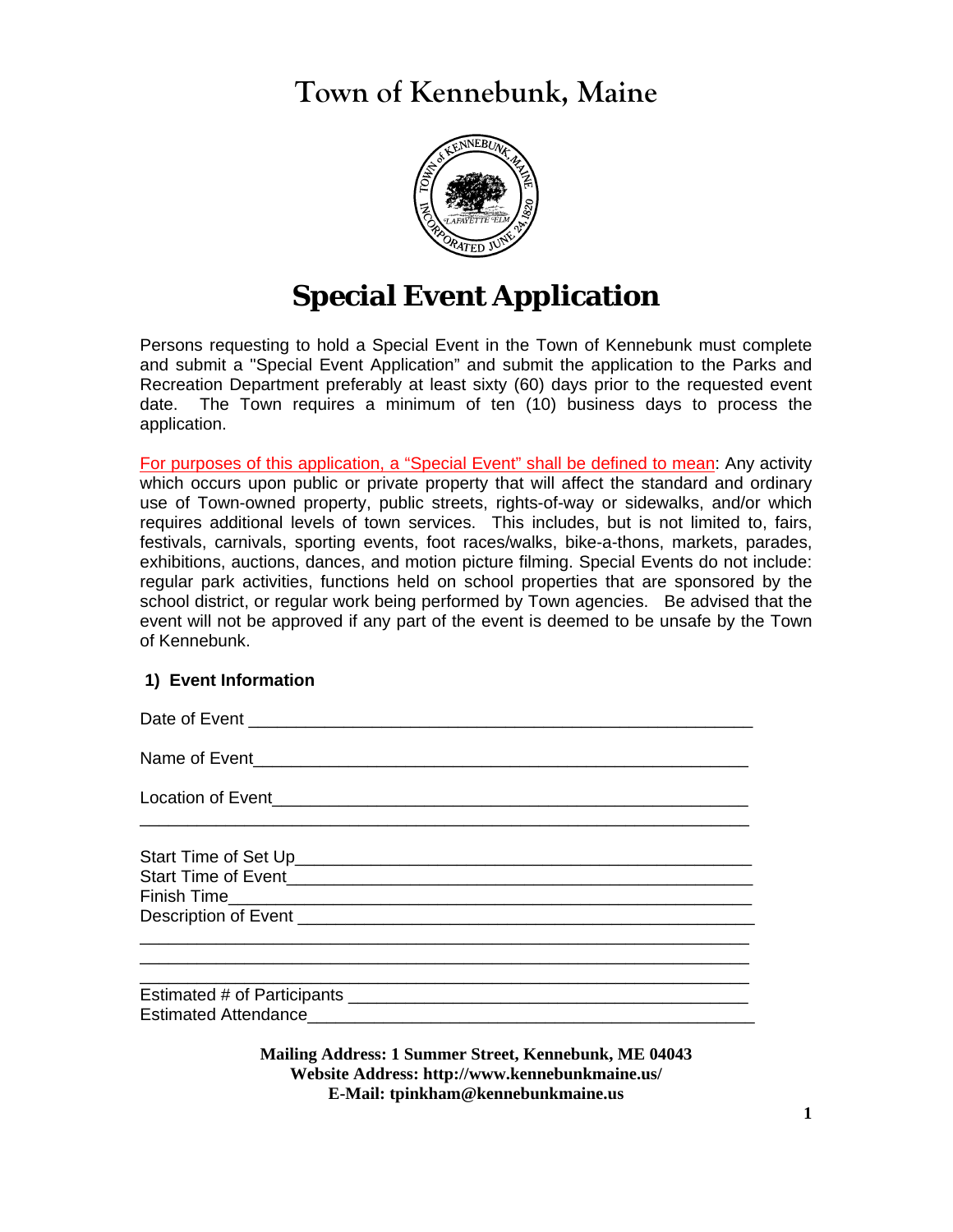| Will food be served or sold? Yes ____________ No _____________If yes what? ___________                                                                                                                                                                                                                                          |                                                 |  |
|---------------------------------------------------------------------------------------------------------------------------------------------------------------------------------------------------------------------------------------------------------------------------------------------------------------------------------|-------------------------------------------------|--|
| Will anything else be distributed or sold? Yes __________ No __________                                                                                                                                                                                                                                                         |                                                 |  |
| What equipment, materials, displays and the like will you bring on site? ______                                                                                                                                                                                                                                                 |                                                 |  |
|                                                                                                                                                                                                                                                                                                                                 | ___________________________________Will you use |  |
| signs or banners? Yes _____________ No_____________                                                                                                                                                                                                                                                                             |                                                 |  |
| 2) Organization Information                                                                                                                                                                                                                                                                                                     |                                                 |  |
|                                                                                                                                                                                                                                                                                                                                 |                                                 |  |
| E-mail $\qquad \qquad$                                                                                                                                                                                                                                                                                                          |                                                 |  |
| Is this an annual event? If so, how many years has it been run?<br>Are you a non-profit organization? Yes ___________ No _________                                                                                                                                                                                              |                                                 |  |
| (Is event co-sponsored by Town) Yes* _____ No ____<br>*If yes, please be aware that any and all event flyers must include an approved<br>Town of Kennebunk Seal and a copy must be included with this application. All<br>digital flyer files must be sent to tpinkham@kennebunkmaine.us to be posted on<br>the Town's Website. |                                                 |  |
|                                                                                                                                                                                                                                                                                                                                 |                                                 |  |
| Telephone _________________________________Cellular_____________________________                                                                                                                                                                                                                                                |                                                 |  |
| E-mail<br>Relation to above<br>organization_____                                                                                                                                                                                                                                                                                |                                                 |  |
| 4) Type of Event                                                                                                                                                                                                                                                                                                                |                                                 |  |
| Festival / Fair<br>Race / Walk / Bike Ride<br>Concert<br>Parade / March                                                                                                                                                                                                                                                         |                                                 |  |
|                                                                                                                                                                                                                                                                                                                                 |                                                 |  |
| If held in the past, is this event changing this year? Yes _____________ No___________                                                                                                                                                                                                                                          |                                                 |  |
| Will there be entertainment? Yes _____________ No__________________ If yes, please list<br>location, times, who, live and the like:                                                                                                                                                                                             |                                                 |  |
| Will the event require the closure and or modification of any Town of Kennebunk<br>closed and or what modification of the road(s) will need to be done.                                                                                                                                                                         |                                                 |  |

\_\_\_\_\_\_\_\_\_\_\_\_\_\_\_\_\_\_\_\_\_\_\_\_\_\_\_\_\_\_\_\_\_\_\_\_\_\_\_\_\_\_\_\_\_\_\_\_\_\_\_\_\_\_\_\_\_\_\_\_\_\_\_\_\_\_\_\_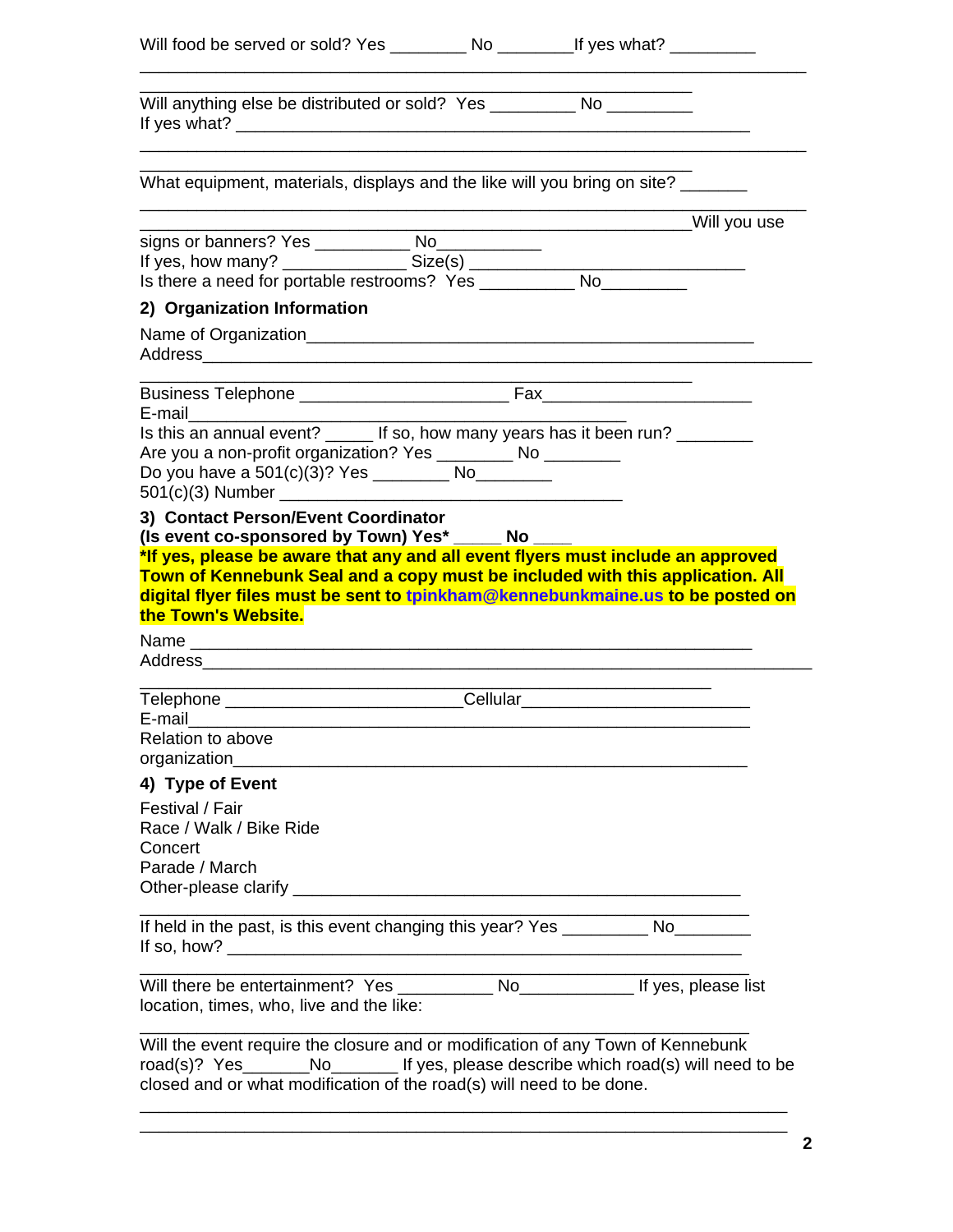#### **\*5) General Service Questions**

 *\*If town services are required the applicant will be assessed a cost, prepayment is required.*

#### **5. A Department of Public Services**

Is the use of barricades necessary/requested for this event? Yes \_\_\_\_ No\_\_\_\_ If yes, number needed

|                                         |                                                                                                               | Will it be necessary to cover street and/or parking signs or post No Parking signs for this |
|-----------------------------------------|---------------------------------------------------------------------------------------------------------------|---------------------------------------------------------------------------------------------|
| event? Yes                              | in a North North State and State and State and State and State and State and Tarakona and the North State and | If yes, please note on diagram to be attached or                                            |
| shown on the reverse side of this page. |                                                                                                               |                                                                                             |
| .                                       |                                                                                                               |                                                                                             |

What is your plan for cleanup and debris disposal for this event?

\_\_\_\_\_\_\_\_\_\_\_\_\_\_\_\_\_\_\_\_\_\_\_\_\_\_\_\_\_\_\_\_\_\_\_\_\_\_\_\_\_\_\_\_\_\_\_\_\_\_\_\_\_\_\_\_\_\_\_\_\_\_\_ Is any other Public Works assistance anticipated? Yes No If yes, please describe

\_\_\_\_\_\_\_\_\_\_\_\_\_\_\_\_\_\_\_\_\_\_\_\_\_\_\_\_\_\_\_\_\_\_\_\_\_\_\_\_\_\_\_\_\_\_\_\_\_\_\_\_\_\_\_\_\_\_\_\_\_\_\_

#### **5.B Parks and Recreation Department**

| Will this event take place in a Town park or on Town property? Yes ____ No__ |     |      |    |                                 |
|------------------------------------------------------------------------------|-----|------|----|---------------------------------|
| If yes, where?                                                               |     |      |    | Who have you spoken with in the |
| <b>Recreation Department?</b>                                                |     |      |    |                                 |
| Is the Use of the Town of Kennebunk Parks and Fields Request Form signed and |     |      |    |                                 |
| enclosed? Yes                                                                | No. |      |    |                                 |
| Is any Parks and Recreation assistance needed?                               |     | Yes. | Nο |                                 |

\_\_\_\_\_\_\_\_\_\_\_\_\_\_\_\_\_\_\_\_\_\_\_\_\_\_\_\_\_\_\_\_\_\_\_\_\_\_\_\_\_\_\_\_\_\_\_\_\_\_\_\_\_\_\_\_\_\_\_\_\_\_\_\_ \_\_\_\_\_\_\_\_\_\_\_\_\_\_\_\_\_\_\_\_\_\_\_\_\_\_\_\_\_\_\_\_\_\_\_\_\_\_\_\_\_\_\_\_\_\_\_\_\_\_\_\_\_\_\_\_\_\_\_\_\_\_\_\_

#### **5.C Fire Department / Rescue**

Will the Fire Department/Rescue have access to all sites at all times in the event of an emergency? Yes \_\_\_\_\_\_\_\_\_\_ No\_\_\_\_\_\_\_\_\_

| Will you have First Aid or medical staff present? Yes |  |
|-------------------------------------------------------|--|
| so, who and qualifications                            |  |

Will there be any use of fire such as a bonfire? Yes Theorem No

If yes, the applicant must obtain a fire permit from the Fire Department and attach a copy of the permit to this application.

#### **5.D Police Department**

Is there a need for traffic control for this event? Yes \_\_\_\_\_\_No\_\_\_\_\_ Is there a need for crowd control for this event? Yes \_\_\_\_\_ No\_\_\_\_\_

Is there a need for a road closure for this event? Yes \_\_\_\_\_ No\_\_\_\_\_

**If you answered yes to any of the above questions from 5D (Police Dept), you must contact the Police Dept at 985-6121 prior to filling out the required attached Police Scheduling Detail.** *A pre-cost estimate will be provided. Payment must be made in advance prior to issuance of permit.* 

#### **6) Site Plan Sketch of Special Event (Completed by Event Coordinator)**

Please provide the following information, if applicable: (attach a separate map if necessary)

- General Map of Vendor Locations
- Street Closures/Parking Information Locations
- Location of Event Coordinator's Booth
- Location of Garbage Can
- Location of Water/Electricity Source
- Location of Loudspeakers/Rest Facilities
- Location of Tents/Stages/Grandstands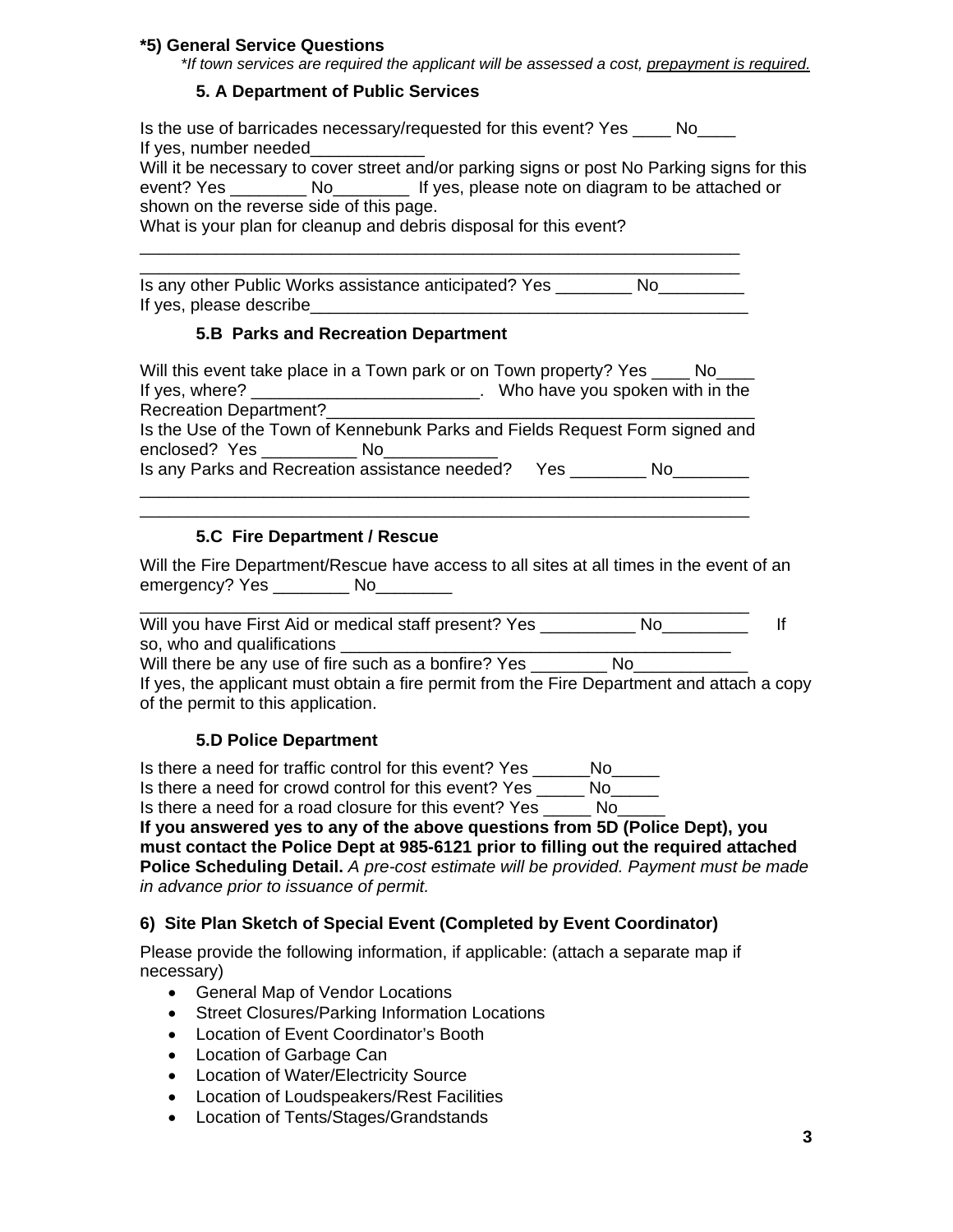**7) Indemnification and Release Provisions: Applicant must provide a Certificate of Liability Insurance with the minimum amount insurance being one million dollars (\$1,000,000.00). The following wording must be put in under DESCRIPTON OF OPERATIONS:** *The Town of Kennebunk is an additional insured as respects to (name of event) being held on (date(s) of event) being held by (name of insured)*

In consideration for being permitted to use any Town of Kennebunk facility(ies) and/or rights-of-way, the applicant agrees to defend, indemnify and hold harmless the Town, its officers, employees, and insurers, from and against all liability, claims, and demands, which are incurred, made, or brought by any person or entity on account of damage, loss, or injury, including without limitation claims arising from property loss or damage, bodily injury, personal injury, sickness, disease, death, or any other loss of any kind whatsoever, which arise out of or are in any manner connected with the use of the Town facilities and/or rights-of way, whether any such liability, claims, and demands result from the act, omission, negligence, or other fault on the part of the Town, its officers, or its employees, or from any other cause whatsoever.

#### **8) Municipal Services and Materials**

The Town reserves the right to require municipal services as reasonably deemed necessary by Town staff. If Town materials/equipment, other that motorized vehicles, are needed for the event, a deposit will be required, with the deposit based on the cost of materials/equipment borrowed (up to \$250).

#### **Applicant's Statement of Agreement**:

I have read and understand this policy. Everything I have stated on this agreement is correct to the best of my knowledge and I have authority on behalf of the firm or agency holding this event to commit it to the statements contained herein. This permit, if granted, is not transferable and is revocable at any time at the discretion of the Town of Kennebunk.

| <b>Applicant Signature:</b> | Date: |
|-----------------------------|-------|
|                             |       |

 $\blacksquare$  Title:

#### **Guidelines for events:**

- Applicant shall comply with all State of Maine and Town ordinances
- Participants shall use sidewalks and crosswalks were appropriate
- Any trash generated during the event must be collected by the applicant before the end of the event
- Proper advance notifications of persons living and residing within the affected area shall occur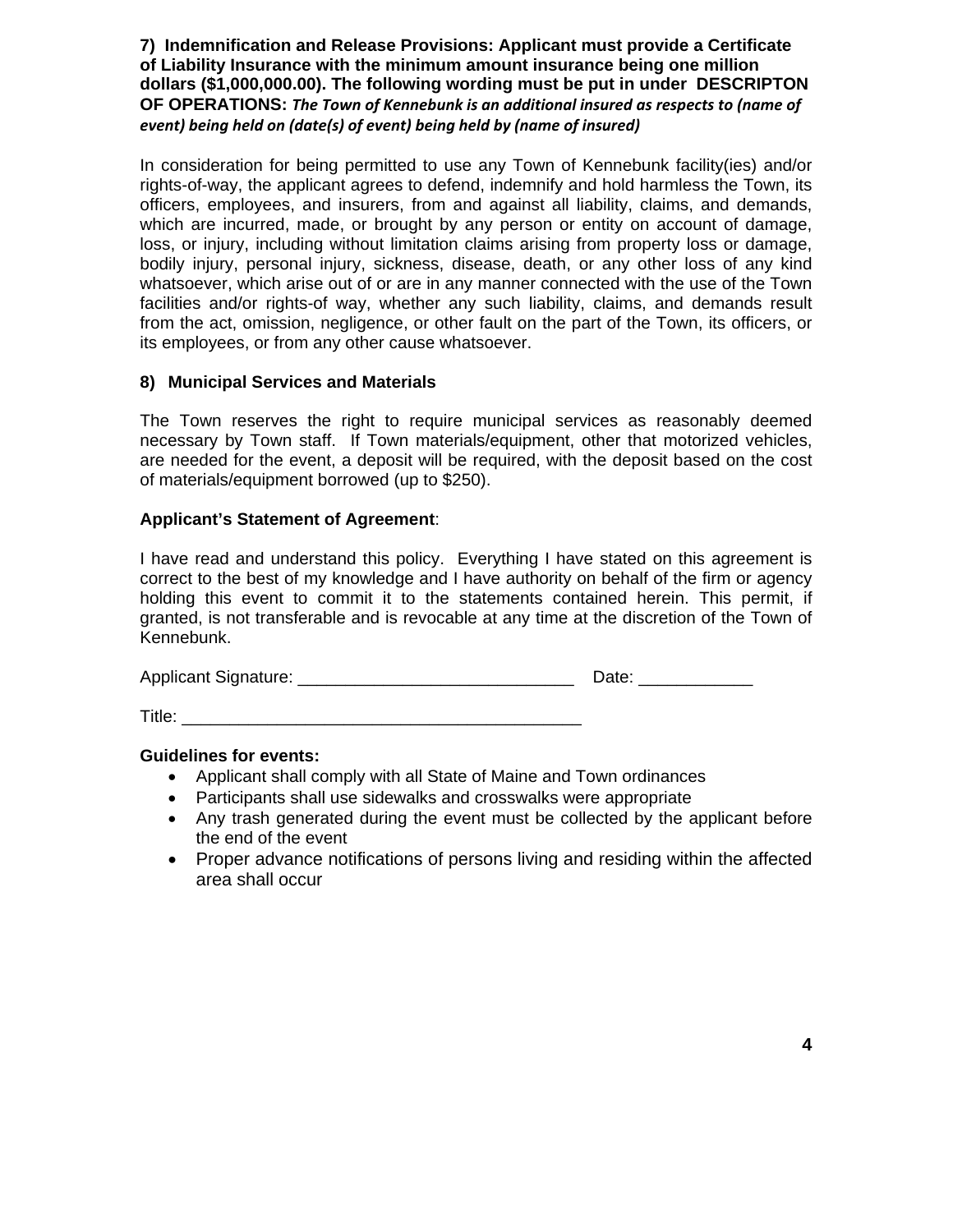# **TOWN OF KENNEBUNK RELEASE AND INDEMNITY AGREEMENT**

In consideration of the permission given to the undersigned by the Town of Kennebunk, allowing use of Town Property for the following date(s)

\_\_\_\_\_\_\_\_\_\_\_\_\_\_\_\_\_\_\_\_\_\_\_\_\_\_\_\_\_\_\_\_\_\_\_\_\_\_\_\_\_\_\_\_\_\_\_\_\_\_\_\_\_\_\_\_\_\_\_,

\_\_\_\_\_\_\_\_\_\_\_\_\_\_\_\_\_\_\_\_\_\_\_\_\_\_\_\_\_\_\_\_\_\_\_ (name of organization/ renter), the undersigned, does forever release, discharge and covenant to hold harmless the Town of Kennebunk and any other person or agent of said Town charged or chargeable with responsibility or liability for the use of the Town Property, their heirs, administrators, executors, successors and assigns, from any and all claims, demands, damages, costs, expenses, loss of services, actions and causes of action, arising out of any act or occurrence up to the present time, and particularly on account of all personal injury, disability, property damage, loss or damages of any kind sustained or that may hereafter be sustained, in consequence of the use by

\_\_\_\_\_\_\_\_\_\_\_\_\_\_\_\_\_\_\_\_\_\_\_\_\_\_(name of organization/ renter) of said Town Land on the date(s) above specified.

The undersigned agrees, as a further consideration and inducement for this release and indemnity agreement, that it shall apply to all known, all unknown and any and all unanticipated injuries and damages directly and indirectly resulting from the use of Town Land, as well as to those, which are presently foreseeable.

| <b>Signature of Responsible Party</b>    | Date                                            |
|------------------------------------------|-------------------------------------------------|
| <b>Printed Name of Responsible Party</b> | <b>Printed Name of Responsible Organization</b> |
| <b>Address of Responsible Party</b>      |                                                 |

**Phone Number of Responsible Party** 

\_\_\_\_\_\_\_\_\_\_\_\_\_\_\_\_\_\_\_\_\_\_\_\_\_\_\_\_\_\_\_\_\_

\_\_\_\_\_\_\_\_\_\_\_\_\_\_\_\_\_\_\_\_\_\_\_\_\_\_\_\_\_\_\_\_\_\_\_\_\_\_\_\_\_\_\_\_\_\_ **Town Co-Sponsor Representative Signature (If Applicable)**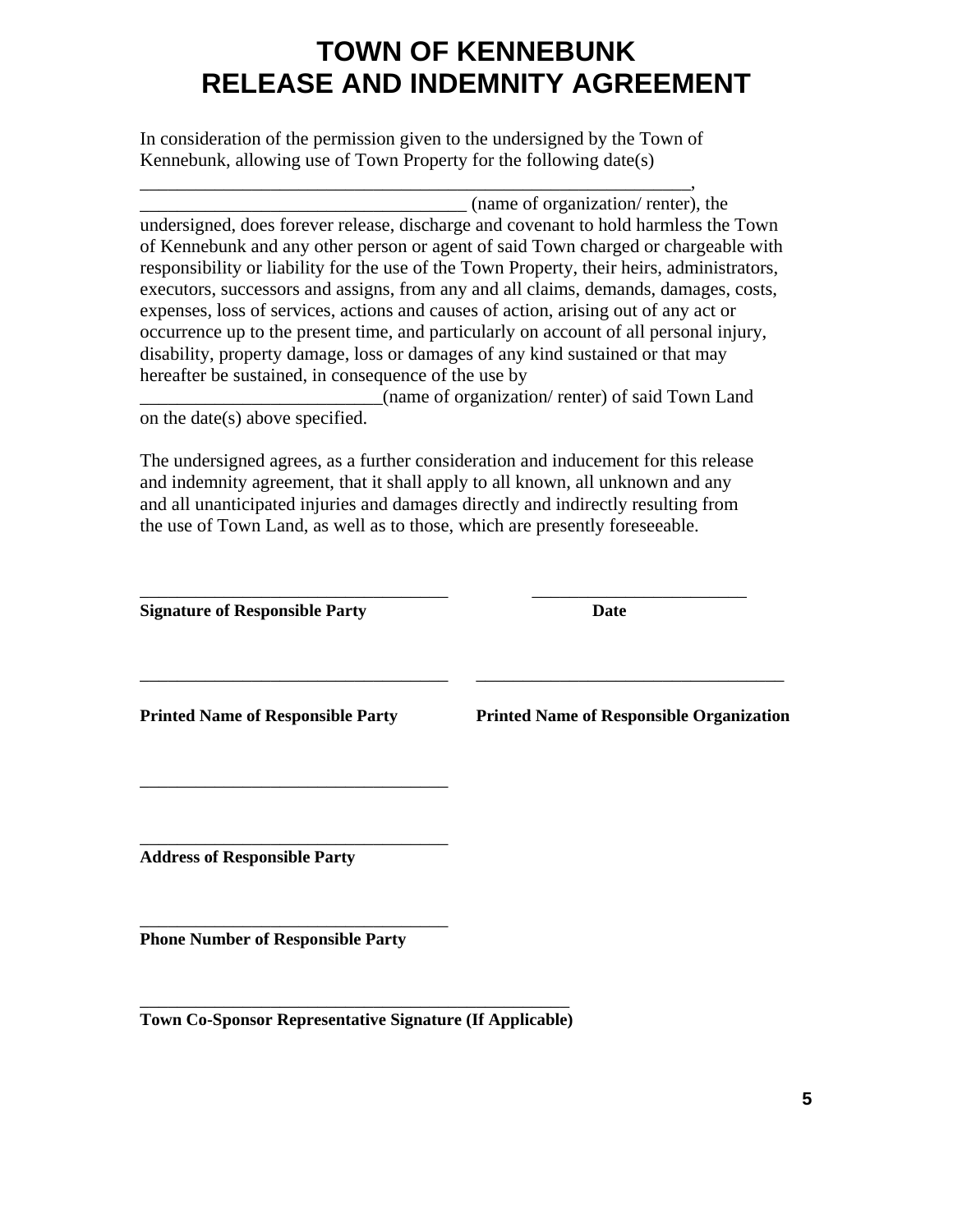## **Town of Kennebunk, Maine Special Event Application For Office Use Only**

| <b>Office Use Only:</b>                                                               |
|---------------------------------------------------------------------------------------|
| Are there any other events occurring on this date? Yes No                             |
|                                                                                       |
| Event start time__________ Event end time_________ # of people expected_________      |
| Town Manager: Is the event co-sponsored by the town? Yes_________ No________          |
| <b>Recreation:</b> Has the app. fee of \$25 been received and put in MyRec? Yes No    |
| <b>Recreation:</b> Is the event listed in the Outlook Public Folder Calendar? Yes No  |
| <b>Recreation:</b> Is the event listed on the Town's Website? Yes No N/A N/A          |
| <b>Recreation:</b> Is the event listed on the special event binder? Yes No            |
| Police: Is the electronic message board needed for this event? Yes________ No________ |
| <b>Public Services:</b> Is the message board available for this event? Yes No         |
|                                                                                       |
|                                                                                       |
| Language to be used on sign:                                                          |

*Special Event Permit Approval Signatures\*\** 

*\*\*This form must be completed within 5 business days from the date received and given to the Town Manager for final approval.* 

\_\_\_\_\_\_\_\_\_\_\_\_\_\_\_\_\_\_\_\_\_\_\_\_\_\_\_\_\_\_\_\_\_\_\_\_\_\_\_\_\_\_\_\_\_\_\_\_\_\_\_\_\_\_\_\_\_\_\_\_\_\_\_\_\_\_\_\_\_\_\_\_\_\_\_\_\_\_

| Or designee                                                          | Date |
|----------------------------------------------------------------------|------|
|                                                                      |      |
| Or designee                                                          | Date |
|                                                                      |      |
| Or designee                                                          | Date |
|                                                                      |      |
| Or designee                                                          | Date |
|                                                                      |      |
| Or designee                                                          | Date |
|                                                                      |      |
| Or designee                                                          | Date |
|                                                                      |      |
| Or designee                                                          | Date |
|                                                                      |      |
| Or designee                                                          | Date |
| **Does this application require a road closure? Yes _______ No______ |      |
| **Has the prepayment for estimated services been received? Yes       | No.  |

Revised 12/1/2017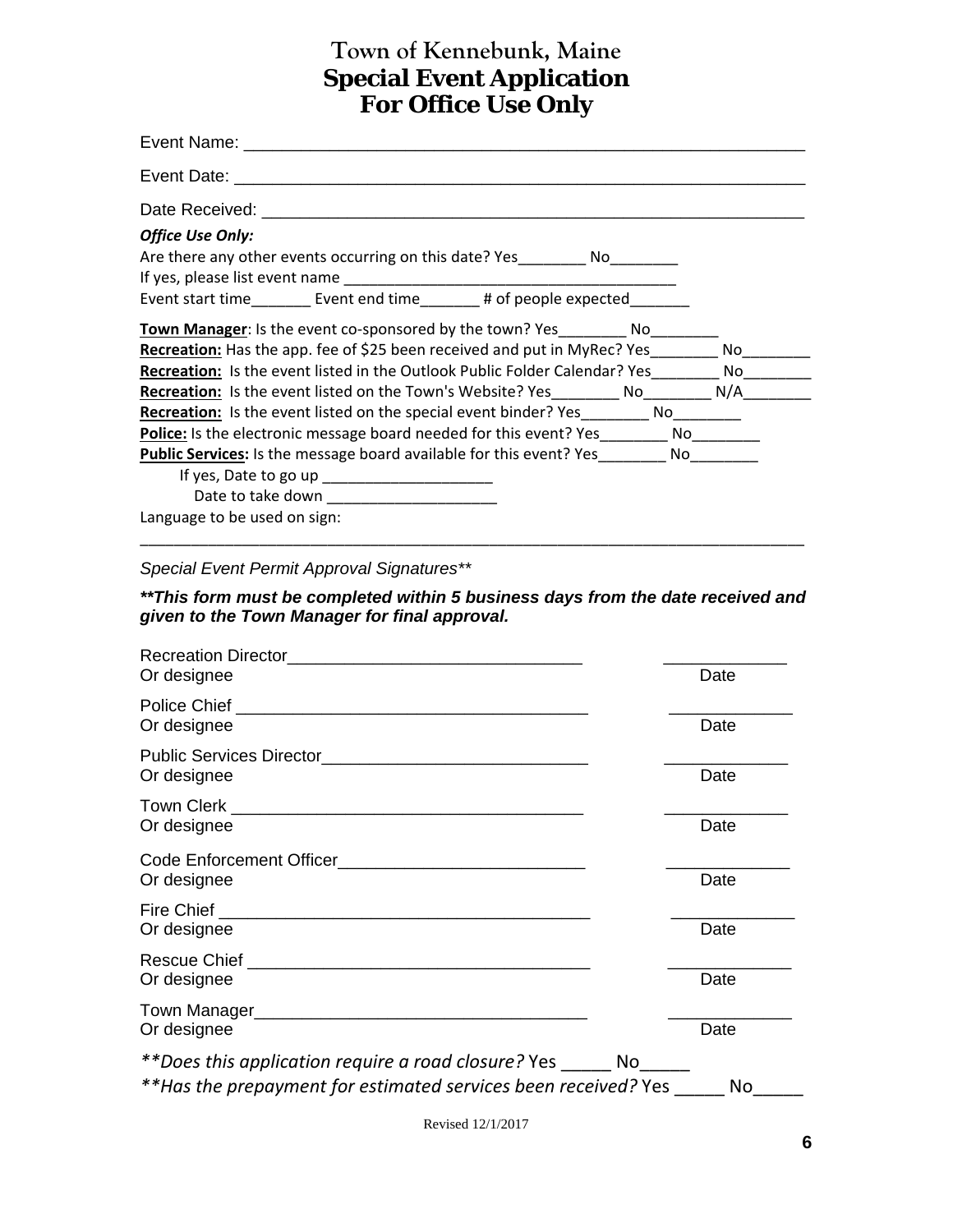**KENNEBUNK POLICE DEPARTMENT DETAIL REQUEST/SCHEDULING/PAYROLL** 

**SHEET**

**OFFICE USE ONLY** POSTED ON BOARD **SCHEDULED** IN IMC

|                                                  |                                                                                                  |                       | This form can be dropped off at the Police Department or faxed to 207-985-8769 for processing                                                                                                                                        |
|--------------------------------------------------|--------------------------------------------------------------------------------------------------|-----------------------|--------------------------------------------------------------------------------------------------------------------------------------------------------------------------------------------------------------------------------------|
|                                                  |                                                                                                  |                       |                                                                                                                                                                                                                                      |
|                                                  |                                                                                                  |                       |                                                                                                                                                                                                                                      |
|                                                  |                                                                                                  |                       |                                                                                                                                                                                                                                      |
|                                                  |                                                                                                  |                       |                                                                                                                                                                                                                                      |
|                                                  |                                                                                                  |                       |                                                                                                                                                                                                                                      |
| <b>GENERAL DUTY</b>                              | <b>TRAFFIC CONTROL DUTY</b>                                                                      |                       | SECURITY DUTY                                                                                                                                                                                                                        |
|                                                  |                                                                                                  |                       |                                                                                                                                                                                                                                      |
|                                                  |                                                                                                  |                       | HOW MANY OFFICERS: HOW MANY CRUISERS: _______                                                                                                                                                                                        |
|                                                  |                                                                                                  |                       |                                                                                                                                                                                                                                      |
|                                                  |                                                                                                  |                       |                                                                                                                                                                                                                                      |
|                                                  |                                                                                                  |                       |                                                                                                                                                                                                                                      |
|                                                  |                                                                                                  |                       |                                                                                                                                                                                                                                      |
| <b>DATE</b>                                      | <b>DAY</b>                                                                                       |                       | $\text{HOUR}(S)$                                                                                                                                                                                                                     |
|                                                  |                                                                                                  |                       | <u> 1990 - Jan James Harry Harry Harry Harry Harry Harry Harry Harry Harry Harry Harry Harry Harry Harry Harry Harry Harry Harry Harry Harry Harry Harry Harry Harry Harry Harry Harry Harry Harry Harry Harry Harry Harry Harry</u> |
|                                                  | <u>experience</u> and the control of the control of the control of the control of the control of |                       | <u> 1989 - Jan James Tennisson, mars et al.</u>                                                                                                                                                                                      |
|                                                  |                                                                                                  |                       |                                                                                                                                                                                                                                      |
| the control of the control of the control of the | the control of the control of the control of the control of                                      |                       |                                                                                                                                                                                                                                      |
|                                                  |                                                                                                  |                       |                                                                                                                                                                                                                                      |
|                                                  |                                                                                                  |                       |                                                                                                                                                                                                                                      |
|                                                  |                                                                                                  |                       |                                                                                                                                                                                                                                      |
|                                                  |                                                                                                  |                       |                                                                                                                                                                                                                                      |
| SPECIAL INSTRUCTIONS:                            |                                                                                                  |                       |                                                                                                                                                                                                                                      |
|                                                  |                                                                                                  |                       |                                                                                                                                                                                                                                      |
|                                                  |                                                                                                  |                       |                                                                                                                                                                                                                                      |
|                                                  |                                                                                                  |                       |                                                                                                                                                                                                                                      |
|                                                  |                                                                                                  |                       |                                                                                                                                                                                                                                      |
|                                                  |                                                                                                  |                       |                                                                                                                                                                                                                                      |
|                                                  |                                                                                                  |                       |                                                                                                                                                                                                                                      |
|                                                  |                                                                                                  |                       |                                                                                                                                                                                                                                      |
|                                                  |                                                                                                  |                       |                                                                                                                                                                                                                                      |
|                                                  |                                                                                                  |                       |                                                                                                                                                                                                                                      |
| <b>BILL TO:</b>                                  |                                                                                                  |                       | For events on any town owned property, an                                                                                                                                                                                            |
|                                                  |                                                                                                  |                       | application must be obtained from Parks &                                                                                                                                                                                            |
|                                                  |                                                                                                  |                       | Recreation before we can approve a request                                                                                                                                                                                           |
|                                                  |                                                                                                  | for a detail officer. |                                                                                                                                                                                                                                      |
|                                                  |                                                                                                  | on:                   | <b>Signed copy of Facility Request Form shown</b><br><b>KPD</b> Initials                                                                                                                                                             |
|                                                  |                                                                                                  |                       | *TO AVOID BEING CHARGED: TOWN/SCHOOL DETAILS REQUIRE 4 HOUR CANCELATION NOTICE, ALL OTHER DETAILS REQUIRE 8.                                                                                                                         |
|                                                  | <b>Public</b>                                                                                    | <b>Private</b>        | <b>Minimum</b>                                                                                                                                                                                                                       |
| <b>Detail Rate</b>                               | $$45.00\text{ p/hr}$                                                                             | \$75.00 p/hr          | 4 hours                                                                                                                                                                                                                              |
| <b>Detail Rate With Cruiser</b>                  | \$50.00 p/hr                                                                                     | \$80.00 p/hr          | 4 hours                                                                                                                                                                                                                              |
|                                                  |                                                                                                  |                       |                                                                                                                                                                                                                                      |

Revised 11/1/2017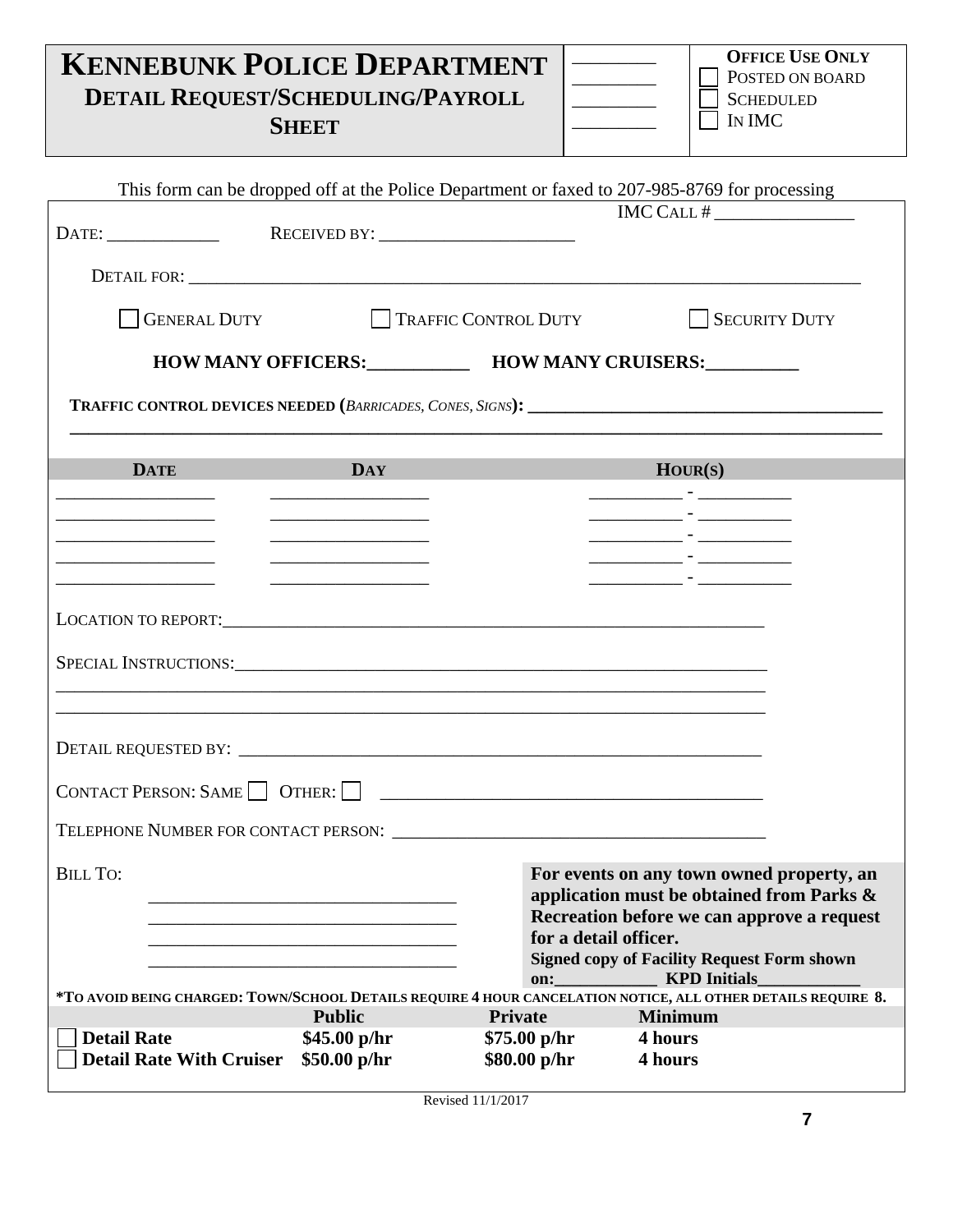| <b>KENNEBUNK PUBLIC SERVICES</b><br><b>SCHEDULING</b><br><b>DETAIL REQUEST/SCHEDULING</b>                                               |                                         |              | the control of the control of<br><u> 1990 - Johann Barnett, fransk konge</u> | <b>OFFICE USE ONLY</b><br>POSTED ON BOARD<br><b>SCHEDULED</b>                                                                                                                       |
|-----------------------------------------------------------------------------------------------------------------------------------------|-----------------------------------------|--------------|------------------------------------------------------------------------------|-------------------------------------------------------------------------------------------------------------------------------------------------------------------------------------|
|                                                                                                                                         |                                         |              |                                                                              |                                                                                                                                                                                     |
|                                                                                                                                         |                                         |              |                                                                              |                                                                                                                                                                                     |
|                                                                                                                                         |                                         |              |                                                                              |                                                                                                                                                                                     |
|                                                                                                                                         |                                         |              |                                                                              |                                                                                                                                                                                     |
| <b>HOW MANY STAFF:</b>                                                                                                                  |                                         |              | HOW MANY VEHICLES:                                                           |                                                                                                                                                                                     |
| $\mathbf{DATE}(s)$<br>$\mathbf{DAY}(S)$                                                                                                 |                                         |              |                                                                              | HOUR(S)                                                                                                                                                                             |
|                                                                                                                                         | <u> 1980 - Johann Barbara, martxa a</u> |              |                                                                              |                                                                                                                                                                                     |
|                                                                                                                                         |                                         |              |                                                                              | <u> 2000 - Jan James James (</u> † 1922)                                                                                                                                            |
|                                                                                                                                         |                                         |              |                                                                              |                                                                                                                                                                                     |
| <b>LOCATION TO REPORT TO &amp; SPECIAL</b>                                                                                              |                                         |              |                                                                              |                                                                                                                                                                                     |
|                                                                                                                                         |                                         |              |                                                                              |                                                                                                                                                                                     |
| CONTACT PERSON: SAME   OTHER:                                                                                                           |                                         |              |                                                                              |                                                                                                                                                                                     |
|                                                                                                                                         |                                         |              |                                                                              |                                                                                                                                                                                     |
| <b>BILL TO:</b><br>the control of the control of the control of the control of the control of the control of                            |                                         |              | request for staff personnel.<br>on: KPS Initials                             | For events on any town owned property, an<br>application must be obtained from the<br>Recreation Dept. before we can approve a<br><b>Signed copy of Facility Request Form shown</b> |
| *TO AVOID BEING CHARGED, TOWN/SCHOOL DETAILS REQUIRE 4 HOUR CANCELATION NOTICE. ALL OTHER DETAILS REQUIRE 8<br>HOUR CANCELATION NOTICE. |                                         |              |                                                                              |                                                                                                                                                                                     |
|                                                                                                                                         | <b>Public</b>                           | Private      | Minimum                                                                      |                                                                                                                                                                                     |
| <b>Detail Rate</b>                                                                                                                      | \$40.00~p/hr                            | \$50.00 p/hr | 4 hours                                                                      |                                                                                                                                                                                     |